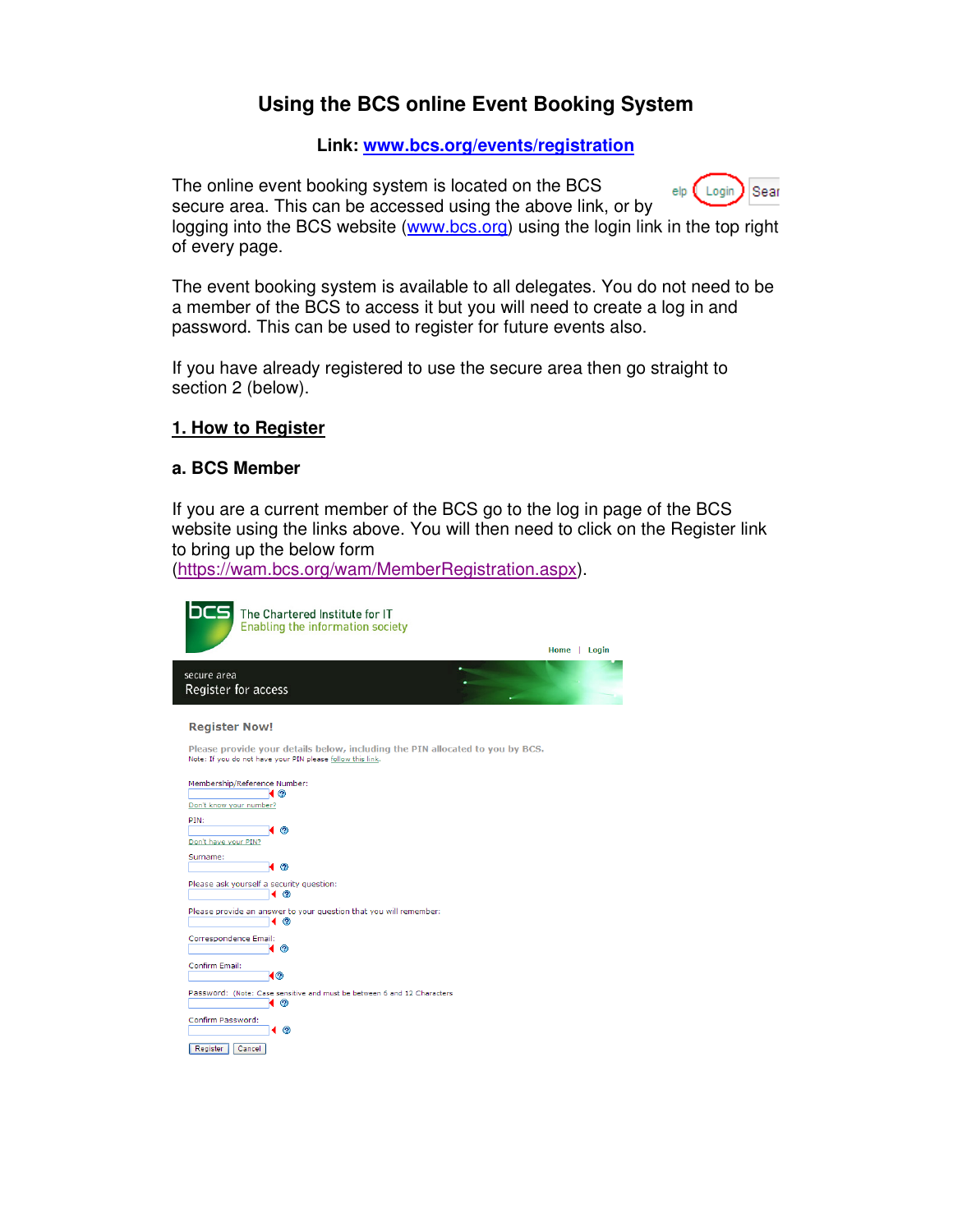In order to register you will need your membership number and pin, both of which can be automatically forwarded to your defaulted email address using the links provided. All fields need to be completed.

Clicking  $\lceil$  Register will take you to a page listing the information you have entered. If this is correct click YES to continue, or NO to amend.

Once completed you shall be taken to a Registration Complete page and you shall have the option to be taken straight to the secure area using the **login** link. A confirmation email will also be forwarded to you from **Customer Services BCS**.

#### **b. Non-BCS Member**

If you are not a current member of the BCS go to www.bcs.org/events/registration and answer No to bring up the Non Member registration form (below), or go to https://wam.bcs.org/wam/RegisterNM.exe.

**Please note that this is not an application for BCS membership and you will not be charged for registering to use the booking system.** 

| CS.<br>The Chartered Institute for IT<br><b>Enabling the information society</b>                                                                                                                                                                                                 | Home<br>Login           |
|----------------------------------------------------------------------------------------------------------------------------------------------------------------------------------------------------------------------------------------------------------------------------------|-------------------------|
| secure area<br>Register for access                                                                                                                                                                                                                                               |                         |
| <b>Non-Member Registration</b>                                                                                                                                                                                                                                                   |                         |
| Please note that this is not an application for BCS membership.<br>If you would like to join the BCS, please visit our membership web pages.<br>This registration form is simply a mechanism for allowing non-members to register for access to selected BCS online<br>services. |                         |
| <b>Your Details</b>                                                                                                                                                                                                                                                              |                         |
| Title:<br>⊚                                                                                                                                                                                                                                                                      |                         |
| Surname:                                                                                                                                                                                                                                                                         | $\triangleleft$ $\circ$ |
| Other Names:                                                                                                                                                                                                                                                                     | ⊚<br>◀                  |
| Contact Email:                                                                                                                                                                                                                                                                   | $\circ$<br>◀            |
| Please re-type Contact Email:                                                                                                                                                                                                                                                    | $\left( \circ \right)$  |
| Continue  <br>Cancel                                                                                                                                                                                                                                                             |                         |
| If you are having problems, please contact us.                                                                                                                                                                                                                                   |                         |

The next screen will ask you for further details including your date of birth for security purposes. You will also need to create a password which you will need when logging into the secure area.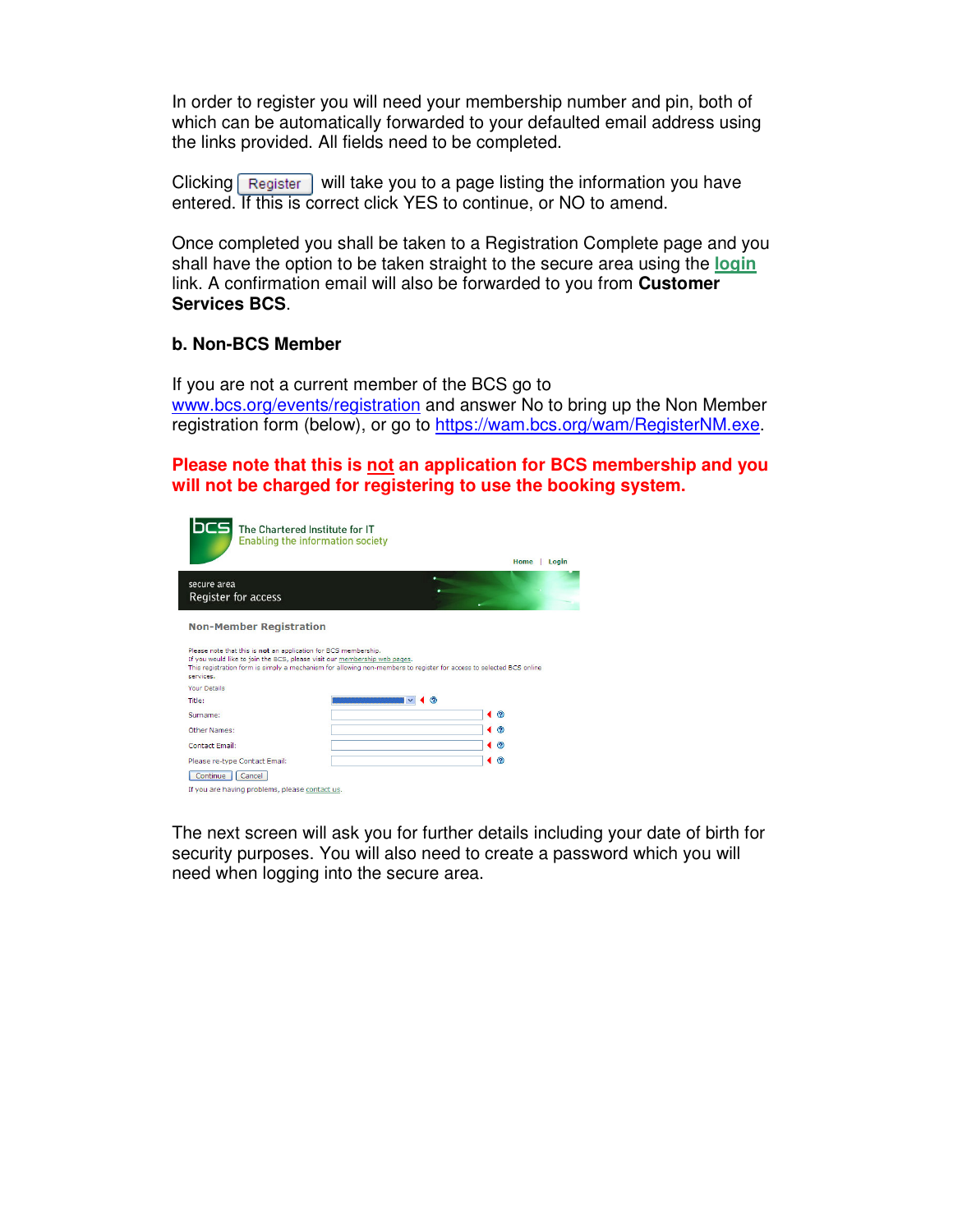

| secure area<br>Register for access                                                                                                                                                                                                                                               |  |
|----------------------------------------------------------------------------------------------------------------------------------------------------------------------------------------------------------------------------------------------------------------------------------|--|
| <b>Non-Member Registration</b>                                                                                                                                                                                                                                                   |  |
| Please note that this is not an application for BCS membership.<br>If you would like to join the BCS, please visit our membership web pages.<br>This registration form is simply a mechanism for allowing non-members to register for access to selected BCS online<br>services. |  |
| Title:                                                                                                                                                                                                                                                                           |  |
| Mr                                                                                                                                                                                                                                                                               |  |
| Forename:                                                                                                                                                                                                                                                                        |  |
| ℗                                                                                                                                                                                                                                                                                |  |
| Surname:                                                                                                                                                                                                                                                                         |  |
| ⊚                                                                                                                                                                                                                                                                                |  |
| Date of birth (dd/mm/yyyy):                                                                                                                                                                                                                                                      |  |
| ⊘<br>$\checkmark$<br>$\vee$                                                                                                                                                                                                                                                      |  |
| Jan<br>1                                                                                                                                                                                                                                                                         |  |
| Please complete the next two fields. The information from both fields will be stored and the security question field presented<br>where confirmation of your identity is required.                                                                                               |  |
| Please ask yourself a security question:                                                                                                                                                                                                                                         |  |
| Ω                                                                                                                                                                                                                                                                                |  |
| Please provide an answer to your question that you will remember:                                                                                                                                                                                                                |  |
| ⊚                                                                                                                                                                                                                                                                                |  |
|                                                                                                                                                                                                                                                                                  |  |
| <b>Contact Details</b>                                                                                                                                                                                                                                                           |  |
| * Country:<br>v                                                                                                                                                                                                                                                                  |  |
| * Address line 1:                                                                                                                                                                                                                                                                |  |
| Address line 2:                                                                                                                                                                                                                                                                  |  |
| Address line 3:                                                                                                                                                                                                                                                                  |  |
| * Town:                                                                                                                                                                                                                                                                          |  |
| Region/State                                                                                                                                                                                                                                                                     |  |
| Work Address<br>If you would like to provide us with your work address, please click here                                                                                                                                                                                        |  |
| Contact Email:<br>⊛                                                                                                                                                                                                                                                              |  |
| ⊚<br>Please re-type Contact Email:                                                                                                                                                                                                                                               |  |
| Password:<br><sup>2</sup> Note: Case sensitive and must be between 6 and 12 Characters                                                                                                                                                                                           |  |
| Confirm Password:<br>O.                                                                                                                                                                                                                                                          |  |
| Cancel<br>Register                                                                                                                                                                                                                                                               |  |

Home | Login

If you are having problems, please contact us.

Clicking Register will take you to a page listing the information you have entered. If this is correct click YES to continue, or NO to amend.

Once completed you will be taken to the a Registration Complete page. You have the option to be taken straight to the secure area using the **login** link. A confirmation email will also be forwarded to you from **Customer Services BCS**.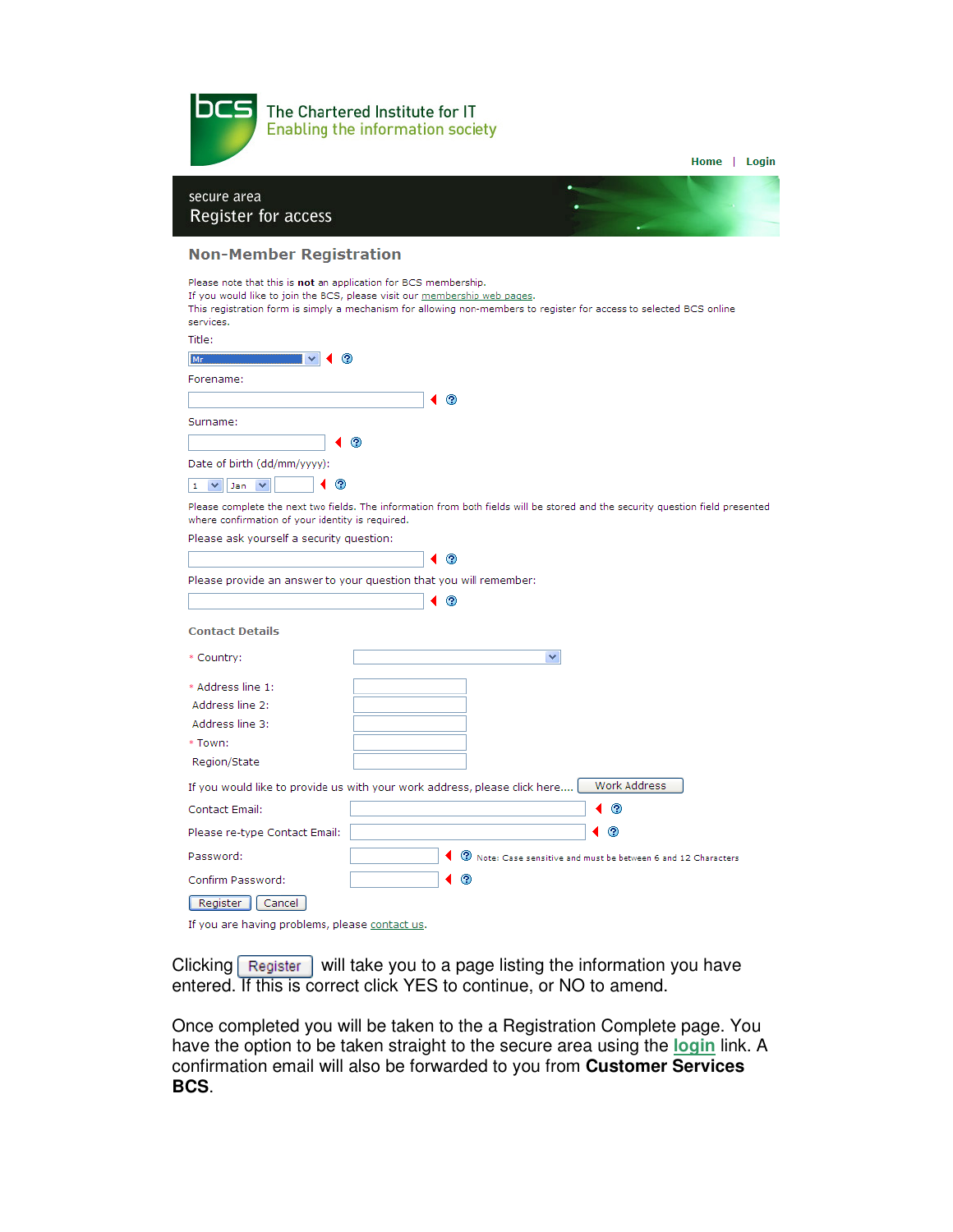#### **2. BCS Secure Area**

Either log in via the BCS website (www.bcs.org) using the login link in the top right of every page, or use the www.bcs.org/events/registration link.

You will need your email address and password, as specified when registering. If you have forgotten your password this can be automatically requested using the link provided.

| <b>bcs</b><br>The Chartered Institute for IT<br><b>Enabling the information society</b> |                                                     | Home   About BCS   Contact & Help   Login     | A A A Contrast<br>- 8<br>Text size<br>$\boxed{\color{blue}2}$<br>Search this site |
|-----------------------------------------------------------------------------------------|-----------------------------------------------------|-----------------------------------------------|-----------------------------------------------------------------------------------|
| Qualifications, Training, Careers                                                       | <b>Membership and Networking</b>                    | <b>Opinion, News, Analysis</b>                | <b>Products, Services and Events</b>                                              |
| Your location:<br>$\mathbf{M}$ > Login                                                  |                                                     |                                               |                                                                                   |
|                                                                                         |                                                     |                                               |                                                                                   |
|                                                                                         | Login                                               |                                               |                                                                                   |
|                                                                                         | Please login using your email address and password. |                                               |                                                                                   |
|                                                                                         | <b>Email address:</b>                               |                                               |                                                                                   |
|                                                                                         | Password:                                           |                                               |                                                                                   |
|                                                                                         | Log in                                              |                                               |                                                                                   |
|                                                                                         |                                                     | Help! I've forgotten my password              |                                                                                   |
|                                                                                         | <b>Register here</b>                                | Not registered for access to the secure area? |                                                                                   |

Once into the BCS Secure Area you will be taken to your home page (the example below is for a BCS member). The link to the Event Booking System is listed in the column on the right. Welcome

#### Do we have your most up-to-date contact details?

You can navigate around this site using the links in the top navigation or by following the links below. You can return to the main BCS website by going to www.bcs.org

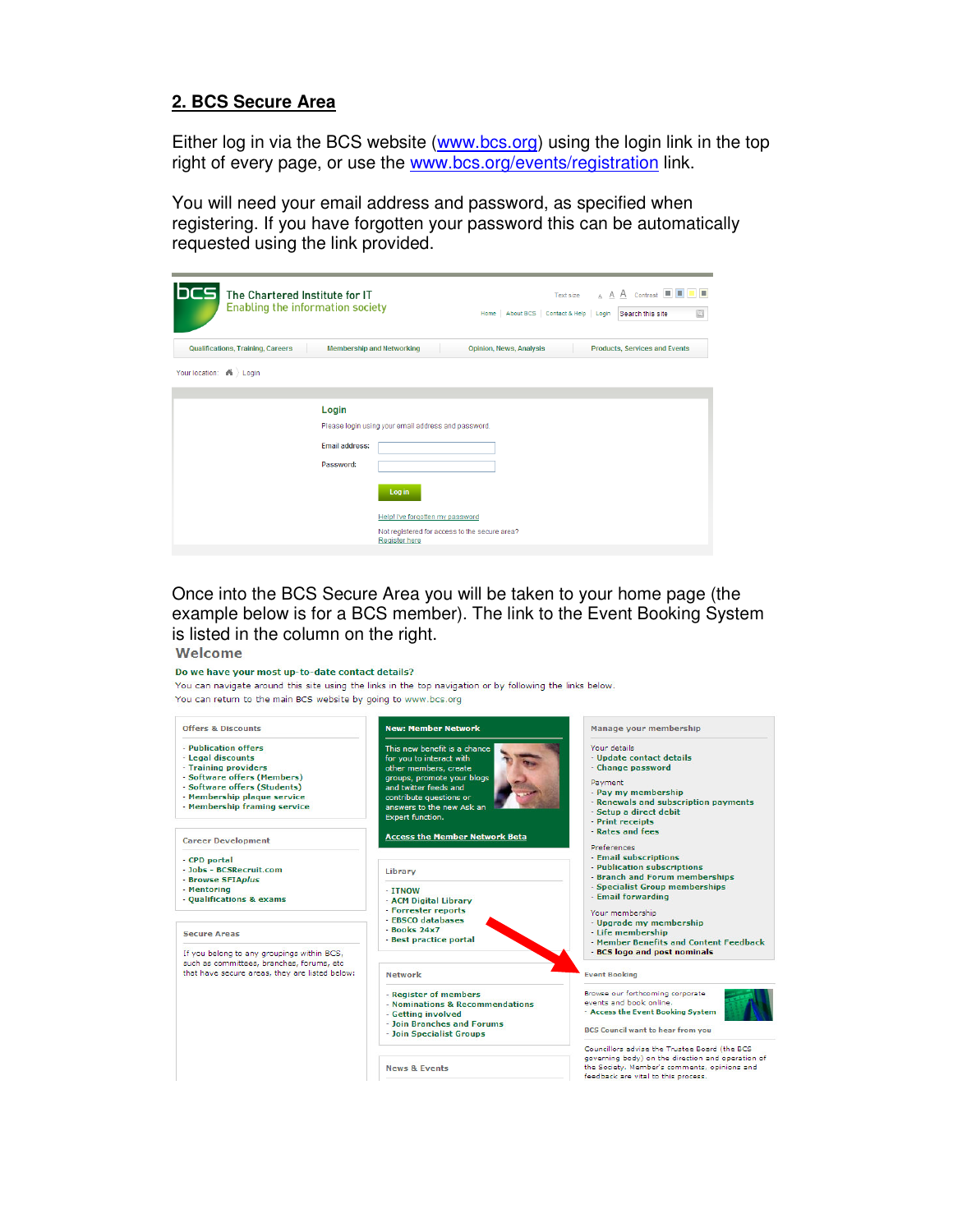Non members shall be taken to a BCS front page in the first instance and can then access the secure area using the link on the top left.



The Event Booking System will then show in the middle column.

#### Welcome

#### Do we have your most up-to-date contact details?

You can navigate around this site using the links in the top navigation or by following the links below. You can return to the main BCS website by going to www.bcs.org



#### **3. Online Event Booking System**

Events are listed in date order, therefore you may need to scroll down until you find the one you wish to book onto.

Once found click on the Book Now button and follow the instructions to register.